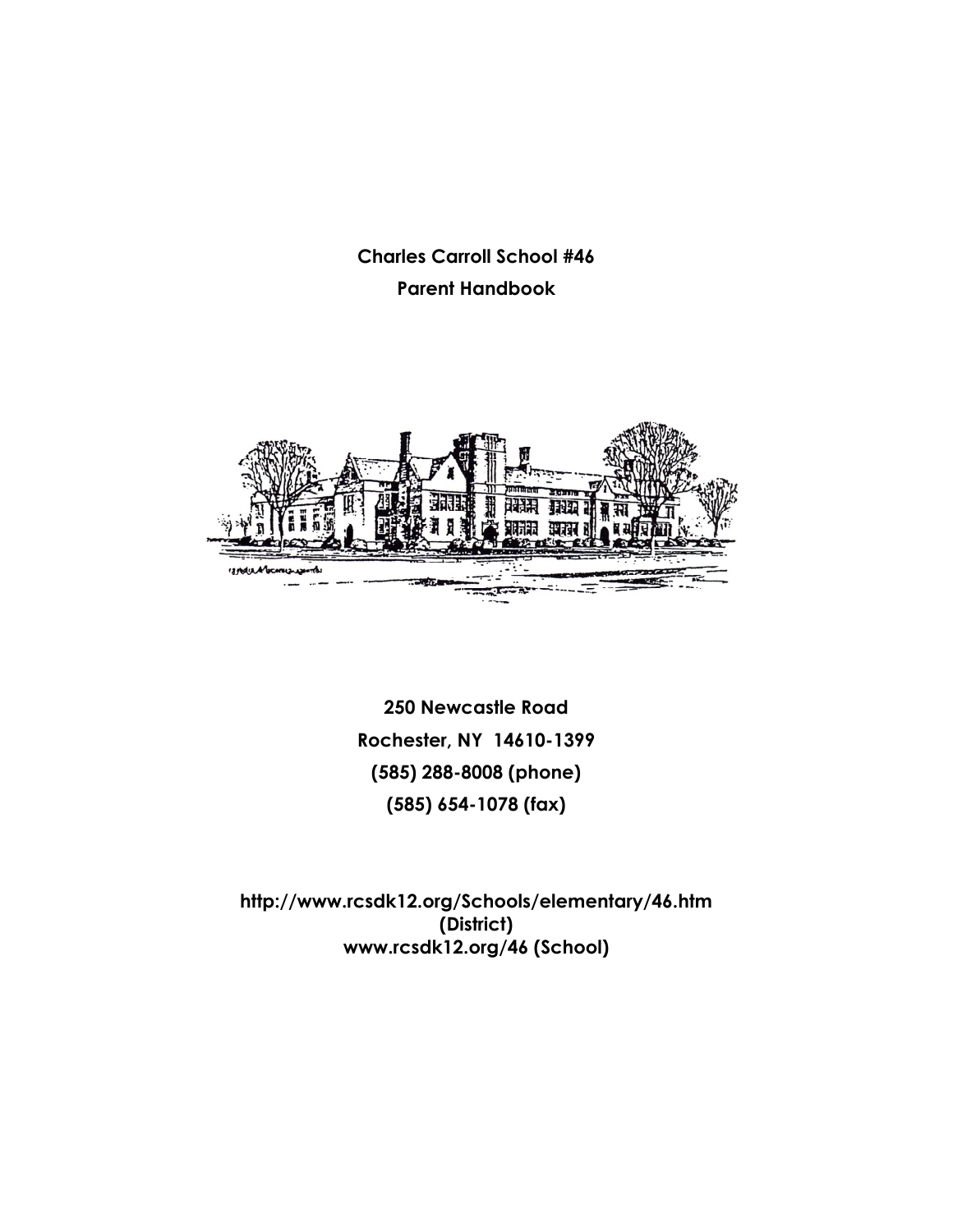# **Table of Contents**

| Welcome to School #46                         |
|-----------------------------------------------|
|                                               |
|                                               |
|                                               |
|                                               |
|                                               |
|                                               |
|                                               |
|                                               |
|                                               |
| The ABCs for School #46                       |
| School Wide-Positive Behavior System (SW-PBS) |
|                                               |
|                                               |
|                                               |
|                                               |
| Grading and Report Cards                      |
| Homework                                      |
| Special Subjects                              |
| The Conduct of Our Students<br>$10 - 11$      |
| <b>RCSD Code of Conduct</b>                   |
| Uniform Policy                                |
| Cell Phone Use                                |
| Time To Think (T3)                            |
|                                               |
| Illness in School                             |
| Injury in School                              |
| Medication                                    |
| Immunizations                                 |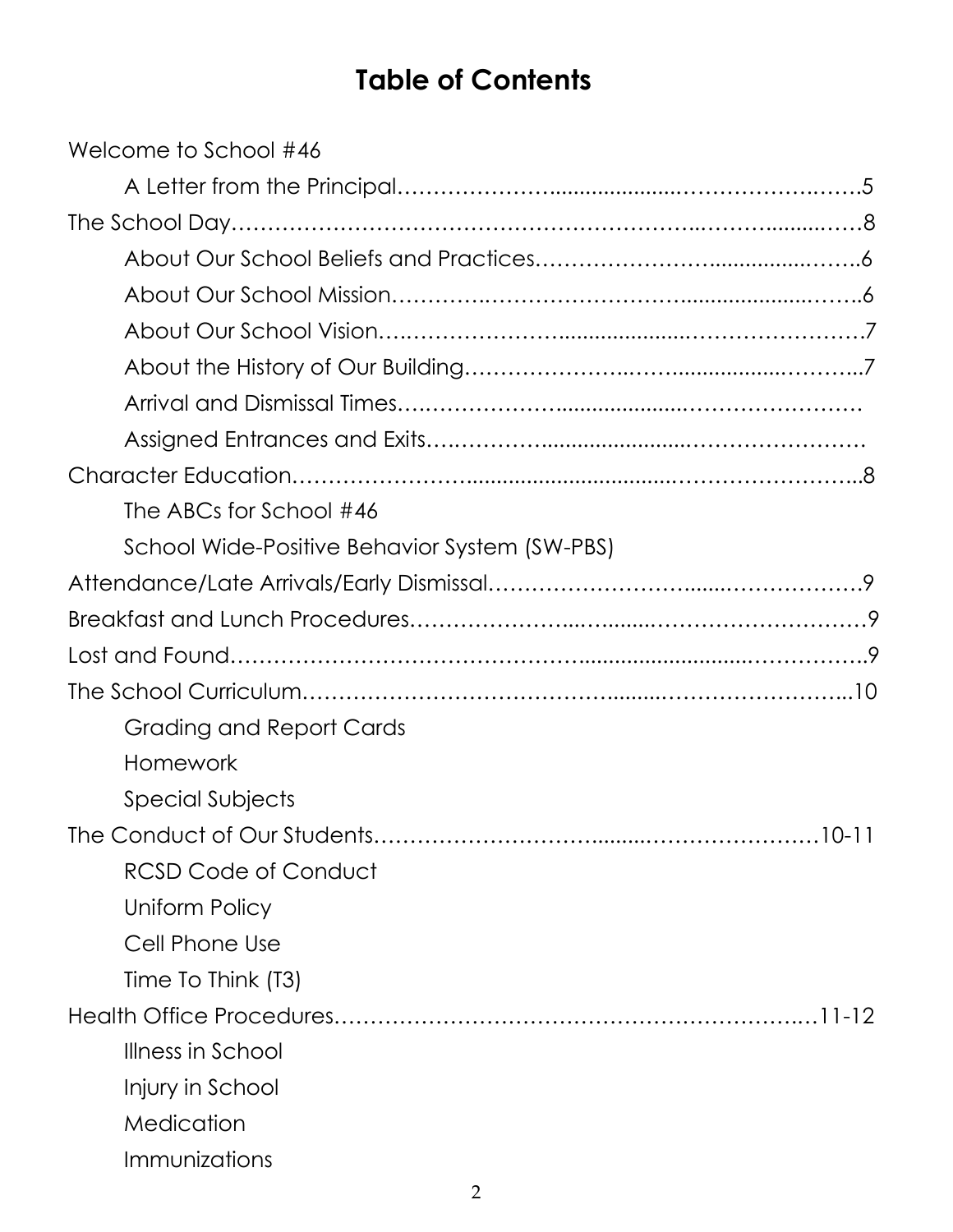| <b>Emergency School Closings</b>   |  |
|------------------------------------|--|
| Safety Issues                      |  |
|                                    |  |
|                                    |  |
|                                    |  |
| <b>School Calendar</b>             |  |
| Information Your Child Brings Home |  |
| <b>Parent Liaison</b>              |  |
| <b>School Website</b>              |  |
| Connect Ed                         |  |
| <b>Contacting Staff</b>            |  |
| <b>Parent Contact Information</b>  |  |
|                                    |  |
| School-Based Planning Team (SBPT)  |  |
| Parent/Teacher Association (PTA)   |  |
|                                    |  |
| <b>Partners</b>                    |  |
|                                    |  |
|                                    |  |
|                                    |  |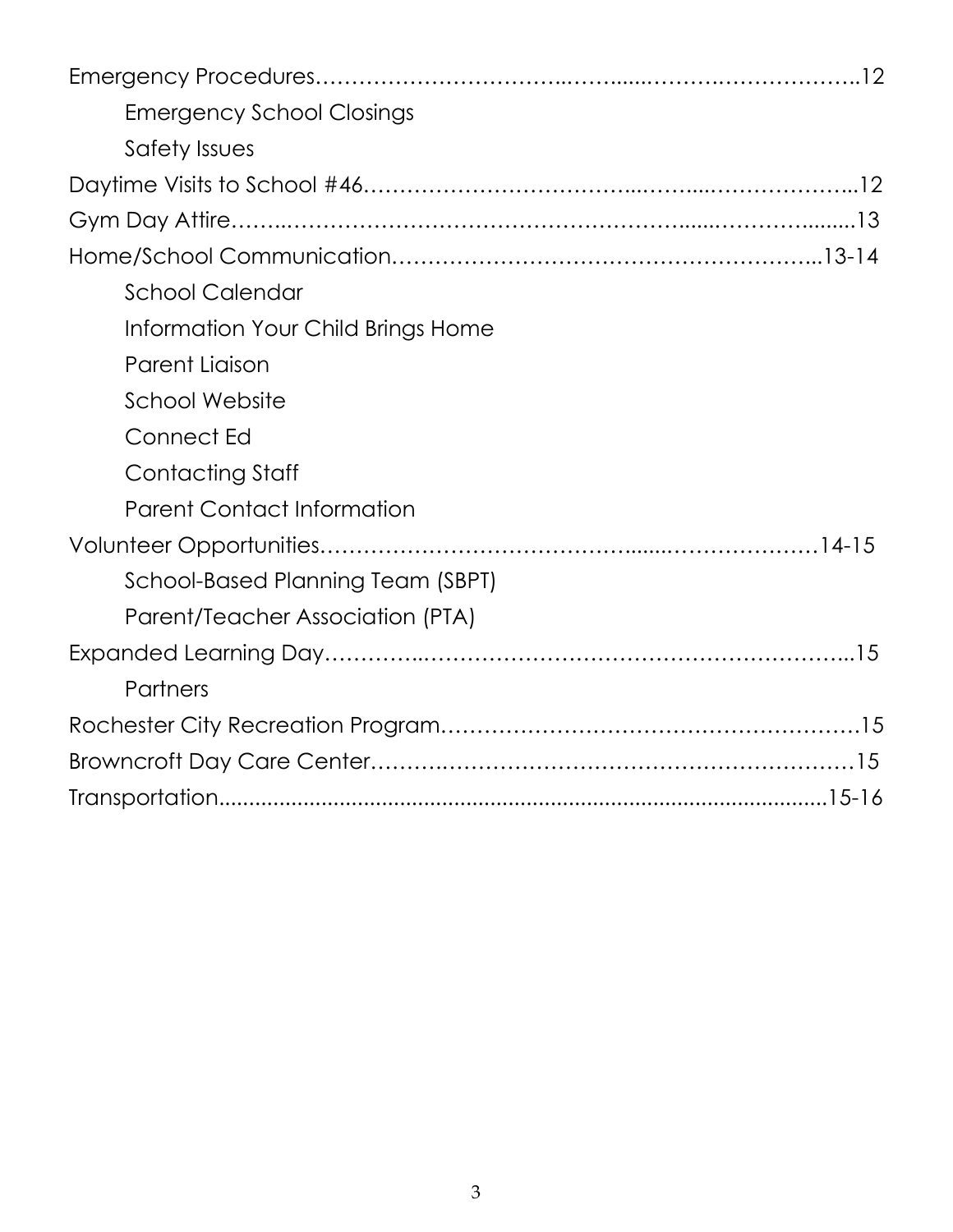### **Welcome to School #46**

Dear Parents and Guardians,

Our staff welcomes you and your family to our learning community at Charles Carroll, School #46. Our professional staff works daily to provide each student with purposeful, rigorous and engaging learning opportunities that will prepare them for future opportunities and challenges.

You are a valued member of our school community. Your role in supporting your child's academic success is critical. Making sure they attend school, monitoring nightly reading, and ensuring the completion of homework can assist us in helping your student succeed, In addition, volunteering, attending school events, and participating in our established PTA will support the success of our partnership in learning. Together, as a team, we can make your child's stay at School #46 an exciting and rewarding experience.

The Parent/Student Handbook is intended to provide you with important information regarding School #46. The handbook will serve as a guide for you and help answer questions you may have around our policies and procedures. A solid understanding of school guidelines by you and your child/children will reinforce the home/school connection. The following values guide us:

- Responsibility for ones' own choices and actions
- Consideration/Respect for others' feelings
- Respect for each other and his/her school property and belongings
- $\bullet$

We look forward to our work together. If you have any questions, please call us at 288-8008.

Sincerely,

T'Hani Pantoja, Principal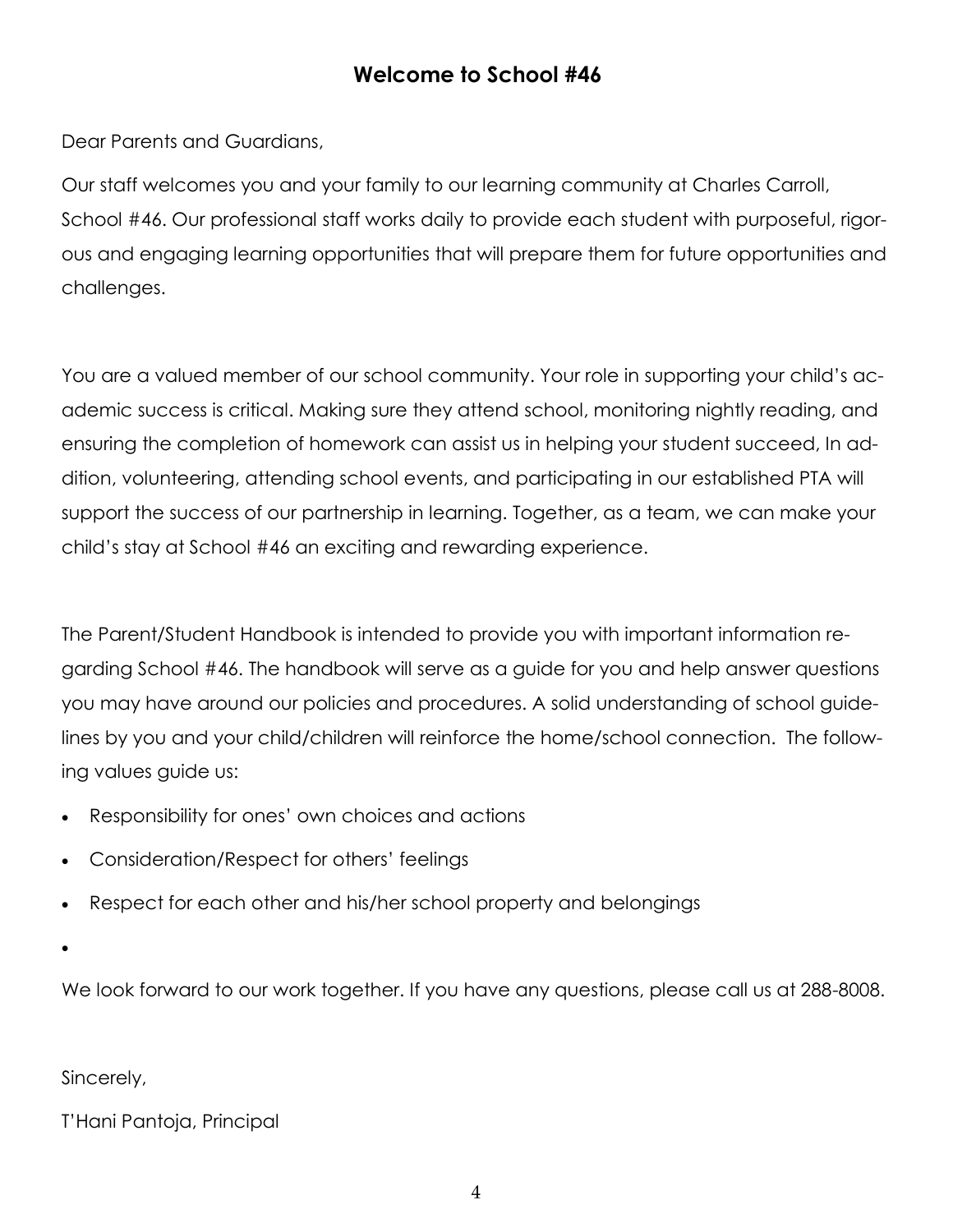#### Unity

#### By Cleo V. Swarat

I dreamed I stood in a studio

And watched two sculptors there,

The clay they used was a young child's mind

And they fashioned it with care.

One was a teacher:

the tools she used were books and music and art;

One was a parent

With a guiding hand and gentle heart.

And when at last their work was done,

They were proud of what they had wrought.

For the things they had worked into the child

Could never be sold or bought!

And each agreed she would have failed

if she had worked alone.

For behind the parent stood the school,

and behind the teacher stood the home!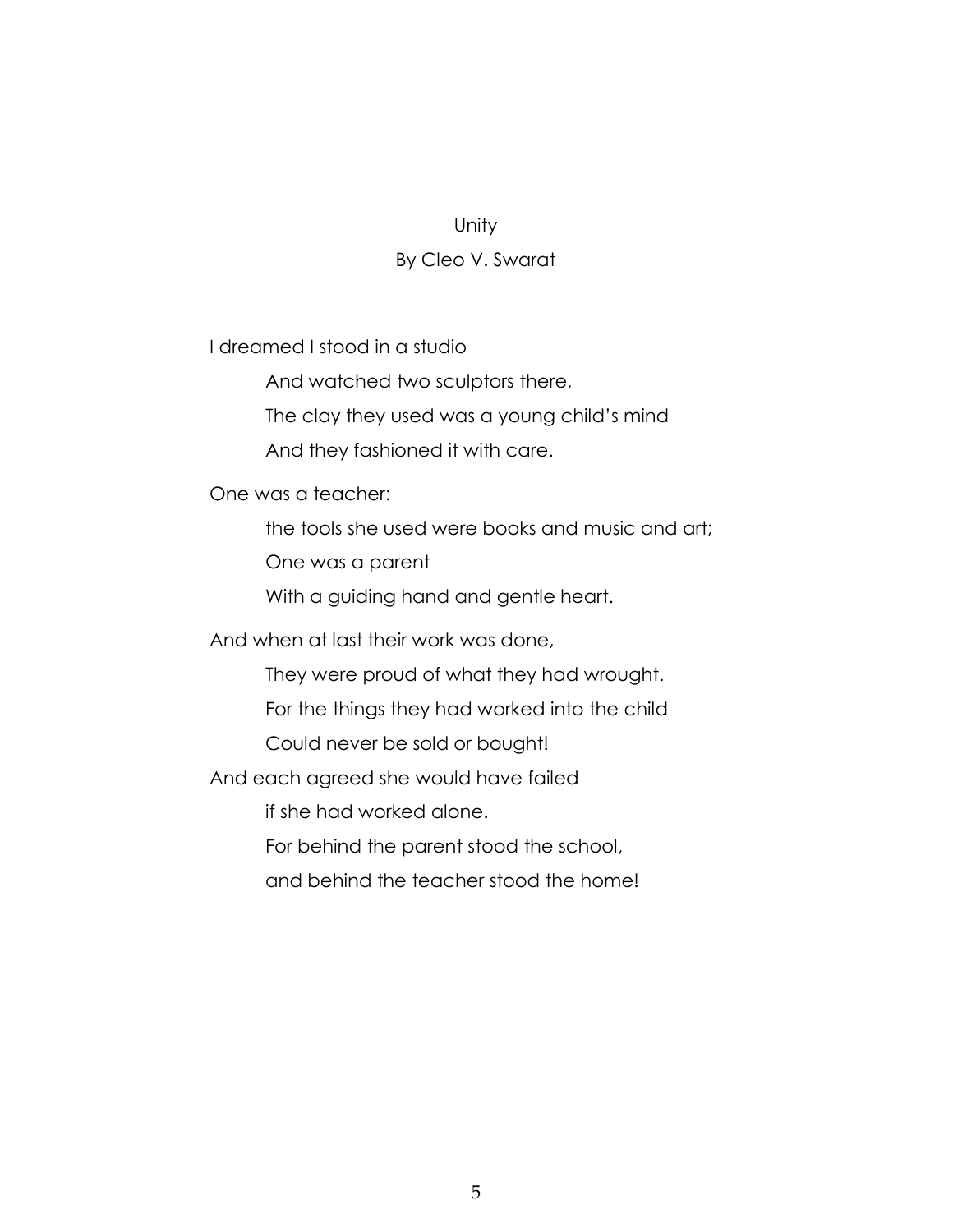## **The School Day**

### *ABOUT OUR SCHOOL BELIEFS AND PRACTICES*

We believe that:

- The achievement gap between student groups must be reduced by implementing educationally sound instructional practices and developing deep socio-cultural understanding for supporting the intellectual and social development of all students.
- The school community promotes a climate where diversity is valued, respected and celebrated.
- It is critical for the success of each student that we apply pedagogical strategies that recognize the diversity of the student population and individual differences in learning styles.
- The school will foster a stimulating environment which embodies concern for the success and well being of each student.
- Commitment to our students requires a collaborative effort in which each staff member assumes and is accountable for the school's success.
- All students must have access to high quality instruction which will enable them to meet content and performance standards.
- The curriculum reflects the challenges of real life problems, presents material in a context relevant to students, and is free from hidden bias.
- Lifelong professional development is a critical element in creating and sustaining a culture committed to equity and excellence.

### *ABOUT OUR SCHOOL MISSION*

Our mission at School #46 is to develop a positive attitude toward learning in our students, and a commitment to acquiring the skills necessary to become independent and responsible adults. Our students will be provided with the necessary academic and social scaffolds so that they can learn, access information, and apply knowledge in decision-making and problem-solving endeavors, both individually and cooperatively with others. We will develop students who exhibit a strong sense of self and personal heritage while acknowledging and appreciating cultural diversity and responsible citizenship.

#### *ABOUT OUR SCHOOL VISION*

We will accomplish our mission in a collaborative and supportive culture where all members of the school community, staff, parents, students, and the community at large share in the responsibility and accountability for school success that is enhanced by our commitment to lifelong professional development and growth.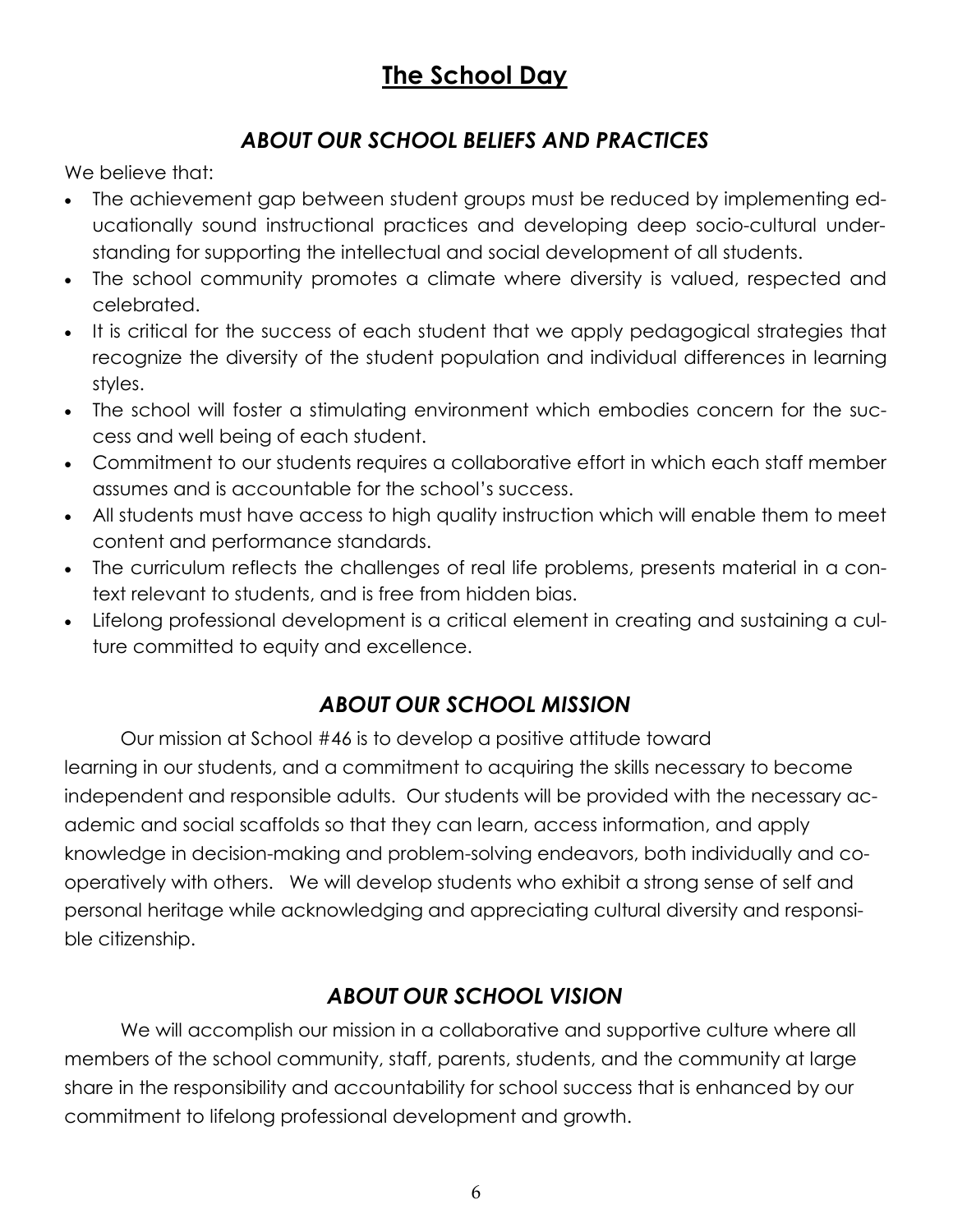The curriculum will be challenging and meet rigorous standards. We will hold high expectations for all children, regardless of their socioeconomic status, race, or gender. Our instructional program will honor individual learning styles and needs, and will be grounded in the belief that all children have the potential and capacity to learn.

The staff at School #46 will nurture an environment that is safe and secure, and responsive to the overall needs of each student, teacher, support staff and parent.

#### *ABOUT THE HISTORY OF OUR SCHOOL BUILDING*

Charles Carroll School #46 is situated on a quiet, tree-lined residential street in the heart of the city's Browncroft section. Much of the area near the school was originally part of the Brown Brothers' Nursery, started in the 1800s. When the land was subdivided into home lots, the Brown brothers landscaped them generously with ornamental trees, many of them still standing.

The City of Rochester annexed the Browncroft area from Brighton in 1914, and the site of the present school was acquired in 1921. The Board of Education authorized a new school building at the corner of Newcastle and Dorchester Roads.

School #46 opened its doors in September, 1932, and at its dedication ceremonies was named in honor of Major Charles Carroll. Major Carroll, a courtly and distinguished patriot from Maryland, was one of the three original purchasers of the 100-acre tract of land that was the beginning of Rochester.

#### *ARRIVAL AND DISMISSAL TIMES*

- 7:15 Students Arrive/Breakfast
- 7:30 Bell Rings/Instructional Day Begins
- 3:30 Dismissal (Monday, Tuesday, Thursday, Friday)
- 2:55 Dismissal on Wednesdays

#### *ASSIGNED ENTRANCES*

- Kindergarten (walkers and parent drop-off) Exit 9
- All bussed students Exit 2
- Walkers and Parent Drop-Off Gr. 1-6 Exit 1

Safety Patrol Officers and School Staff members are assigned to entrances/exits and hallways to support arrival and dismissal procedures.

Parents are to pick up students at exit 1 (exit 9 for Kindergarten students). Teachers will exit the building and take students to the busses before bringing walkers to exit 1.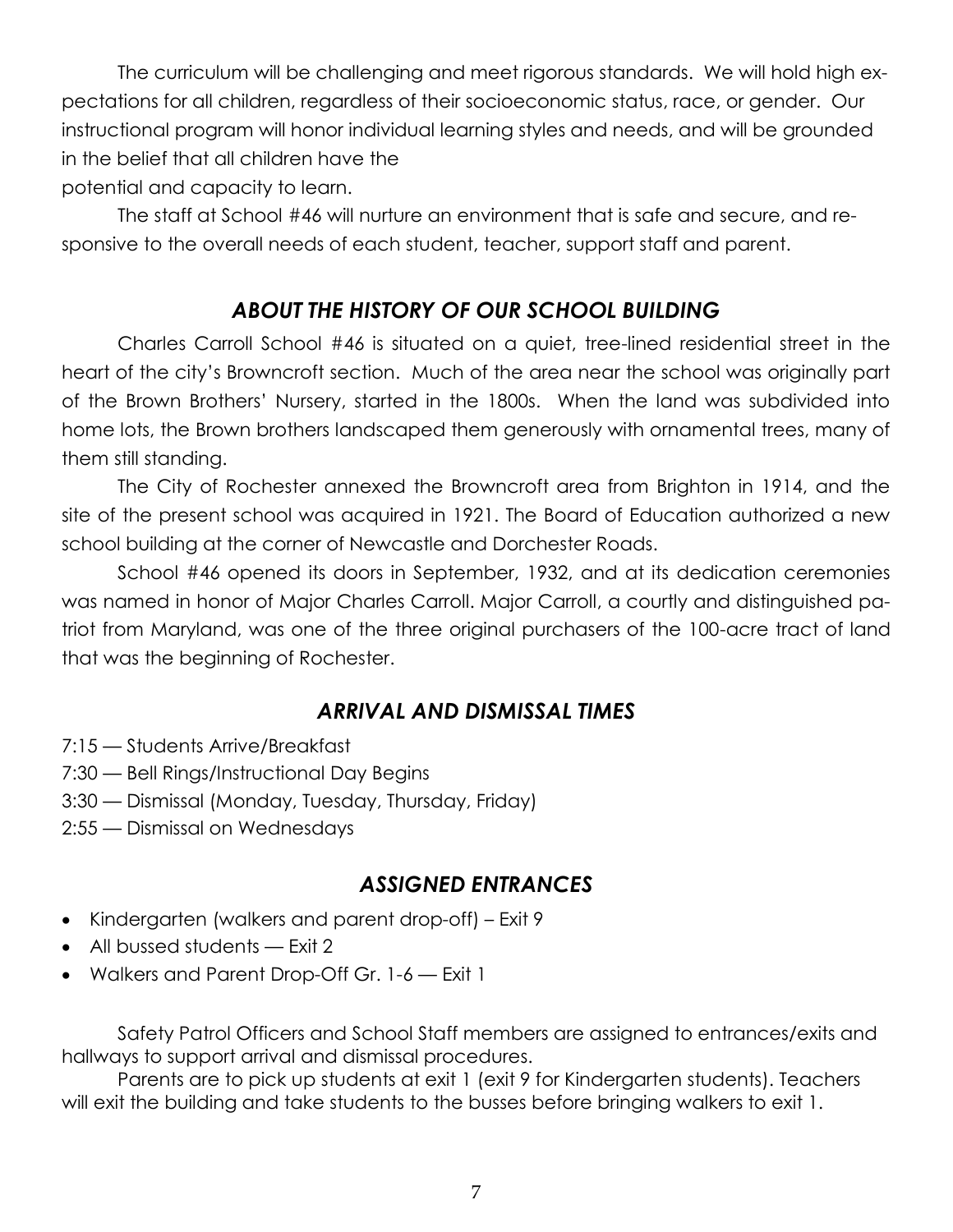## **ATTENDANCE/LATE ARRIVALS/EARLY DISMISSAL**

- In case of absence, we request that a parent or guardian call the Main Office before the day's session begins. **A written excuse is required from a parent or guardian for all absences.** The written excuse must be sent within 5 days of the absence, if it is not received, the absence will be entered as illegal.
- The Rochester City School District Attendance Reporting System (PowerSchool) automatically generates attendance letters that we are required to mail home when a child is absent 3, 5 ,10 and 20 days regardless of if they are excused or unexcused. Please call the office if you receive a letter in error.
- Please avoid scheduling vacations when school is in session. Students who are absent due to family vacations, sporting events, etc. are marked as having an illegal absence.
- After 7:30 A.M., students must first check in to the office and obtain a completed pass (late to school) before admittance to class.
- In order to minimize interruption and distractions for all students, parents should not walk students down to the classrooms.
- If you will be picking up your child early from school, we ask that you arrive at least 10 minutes prior to dismissal which is at 3:30 (2:55 on Wednesdays). If you arrive after 3:20 (2:45 on Wednesdays), we will not be able to call your student out of class, as the dismissal process will be in progress. You will have to find your student on his/her bus.
- If you will not be able to pick your child up on time, we suggest you sign him/her up for the City Recreation Program that is housed at the school from dismissal time to 6:00 Monday though Friday free of charge. They can be contacted at 428-7971. Additionally, Browncroft Day Care provides after school care with an afternoon bus that picks up students after school.

### **BREAKFAST AND LUNCH PROCEDURES**

- Students may bring their lunch, obtain a free school lunch/breakfast, or buy milk only. Ice cream is also available for \$1.00 on Fridays.
- Children have a supervised 40-minute lunch period daily.
- Monthly menus are sent home with the students so they will know in advance what meals will be served.
- We encourage parents to join their children for lunch, but as always, parents need to sign in at the Main Office before going to the cafeteria.
- Please refrain from sending in soda or sweetened drinks. Also, no glass containers are allowed.
- The lunch room staff can not microware student lunches.
- We have a well planned school day. While we celebrate student birthdays, please be sure you arrange any celebrations with the classroom teacher and follow their birthday celebration procedures. Celebrations cannot occur in the lunchroom.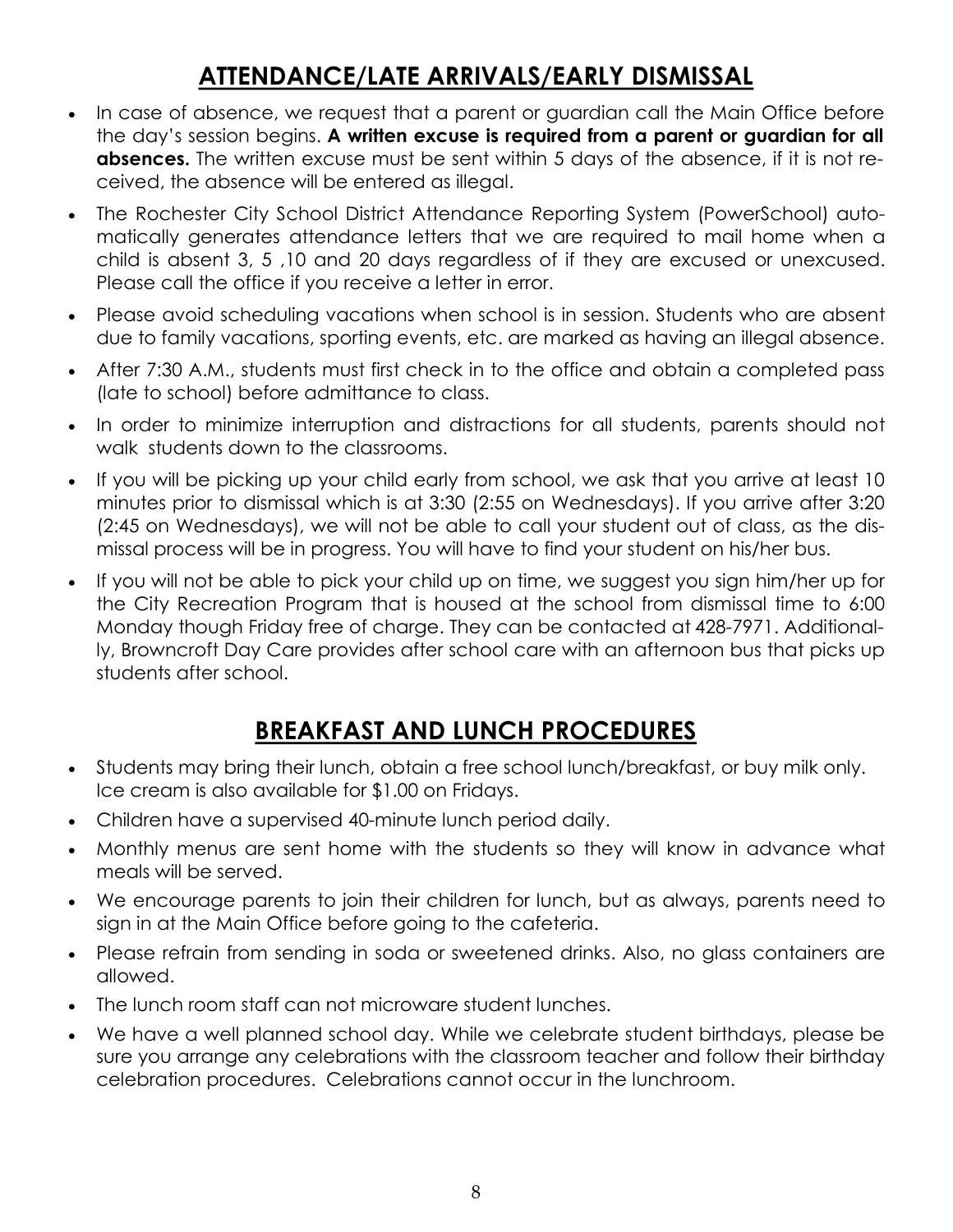### **BROWNCROFT DAY CARE CENTER**

The Browncroft Day Care Center provides before- and after-school care at their facility on Atlantic Avenue. For more information, contact Mr. Mike Hofmann at 288-3271.

## **CHARACTER EDUCATION**

### *THE ABC'S OF SCHOOL #46*

The core values of the Rochester City School District are further summarized in these ABCs of School #46:

**Always make wise choices.**

#### **Be responsible.**

#### **Care, cooperate, and be courteous.**

### *SCHOOL WIDE–POSITIVE BEHAVIOR SYSTEMS (SW–PBS)*

School #46 is a PBS School, which means that we have implemented the **Positive Behavior System Program**.

- **Define** Clear and concise definition of behavior expectations
- **Teach** Direct teaching of behavior expectations
- **Remind** Daily reminders and supervision
- **Celebrate** Consistent acknowledgement of the expected behaviors
- **Correct** Consistent correction of inappropriate behaviors

## **CONDUCT OF OUR STUDENTS**

#### **Refer to RCSD Calendar and school website for The Code of Conduct.**

### *CELL PHONE USE; GUIDELINES FOR STUDENTS*

- Cell phones must be turned off upon entering school.
- Cell phones must remain in students' book bags until they exit the building at dismissal.
- If your child needs to contact you or you need to contact your child, please follow school protocol by contacting the main office.
- If the cell phone policy is not followed, the cell phone will be confiscated and returned at the end of the school day.

### *TIME TO THINK ROOM (T3)*

- School No. 46 has an Time to Think Room located in Rm. 200. It is operated by Mr. Franciosa and Mr. McCloud.
- The Time to Think Room is a room where students take time to reflect and take responsibility for their actions.
- Parents/families will be notified if their child(ren) are assigned to Time to Think Room.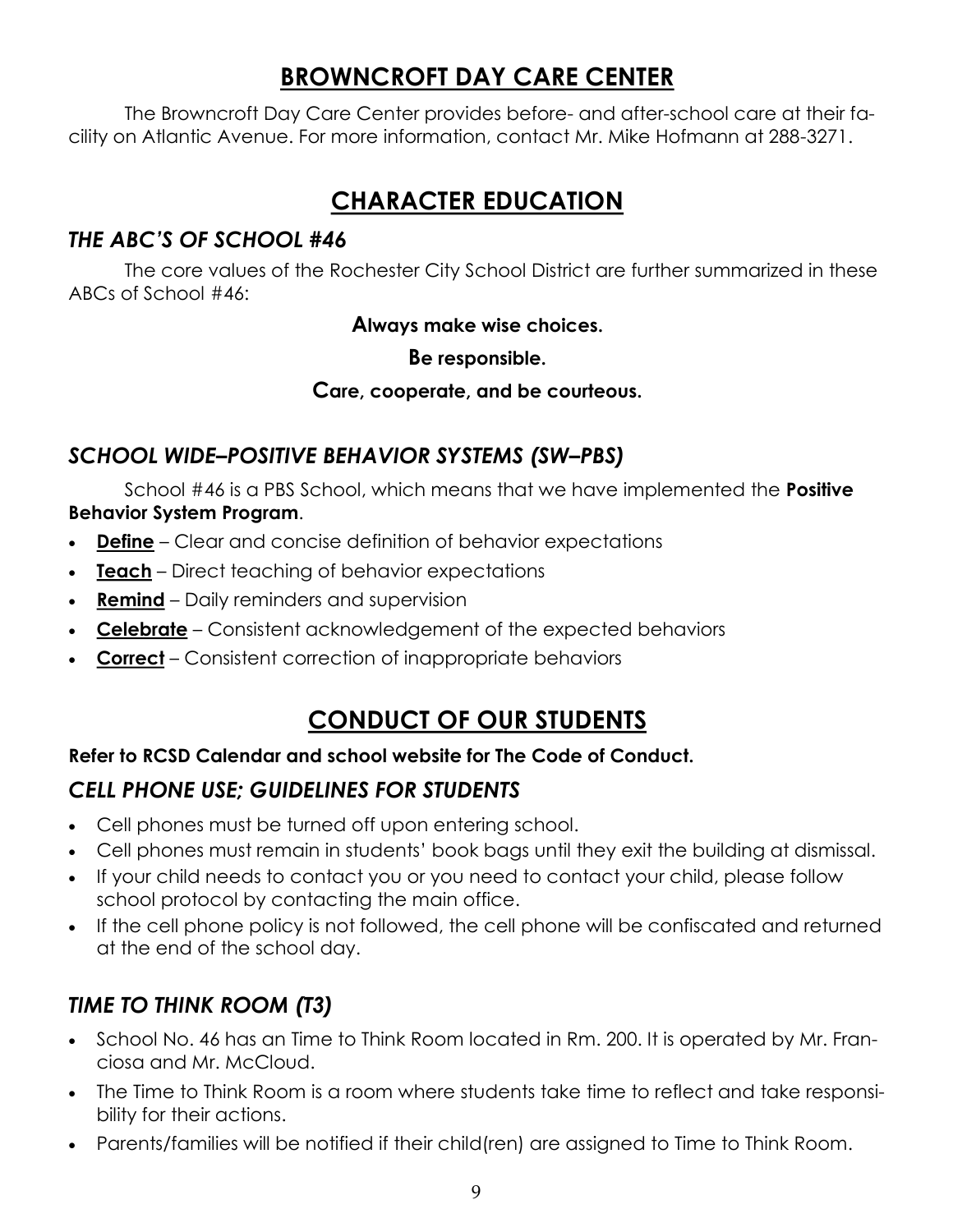### *UNIFORM POLICY*

- The school uniform must be worn by all students every day.
- The uniform Includes navy blue or khaki pants, walking shorts (just above the knee), skirts or jumpers; white, baby blue or navy long or short-sleeved shirt (no writing or pictures); navy or white sweater or sweatshirt with **no hood** (exceptions for spirit wear).
- School 46 spirit wear t-shirts, sweatshirts, etc. with school logo can be worn on Fridays.
- Students out of uniform will receive a call home and or building consequences unless there is a parent note stating the circumstance.
- Additionally, all RCSD expectations regarding school attire must be followed (see district calendar)**.**

## **DAYTIME VISITS TO SCHOOL #46**

For safety reasons, only the Visitor's Entrance is accessible during the daytime. Please use the bell to contact the Main Office staff; they will buzz you in after you identify yourself and ask you to sign in at the Office and pick up a Visitor's Pass. We ask that visits are scheduled with your child's teacher.

## **EMERGENCY PROCEDURES**

• School #46 practices emergency procedures on a regular basis. Refer to RCSD Calendar for more information.

### *EMERGENCY SCHOOL CLOSINGS*

 All information related to school closings will be announced by the district on local TV, radio stations, and Connect Ed, the district robo-calling system.

### *SAFETY ISSUES*

- Smoking is not allowed on school property.
- The use of alcohol is not allowed on school property.
- Please leave your pets home when dropping off and picking up your children.
- Please alert the main office immediately if you notice a safety issue that threatens our school community.

## **EXPANDED LEARNING DAY**

School #46 participates as a TIME Collaborative school with the National Center for Time & Learning (NCTL) to provide high-quality learning time, with an expanded school day. The school strives to achieve the NCTL's Seven Essential Elements: 1) Focused school-wide priorities; 2) Rigorous academics; 3) Differentiated supports; 4) Frequent data cycles; 5) Targeted teacher development; 6) Engaging enrichment; and 7) Enhanced school culture. All students will engage in Expanded Learning Day activities. Schedules are dictated based on student performance levels, and any changes to student schedules require principal approval. Please call 288-8008 with any questions.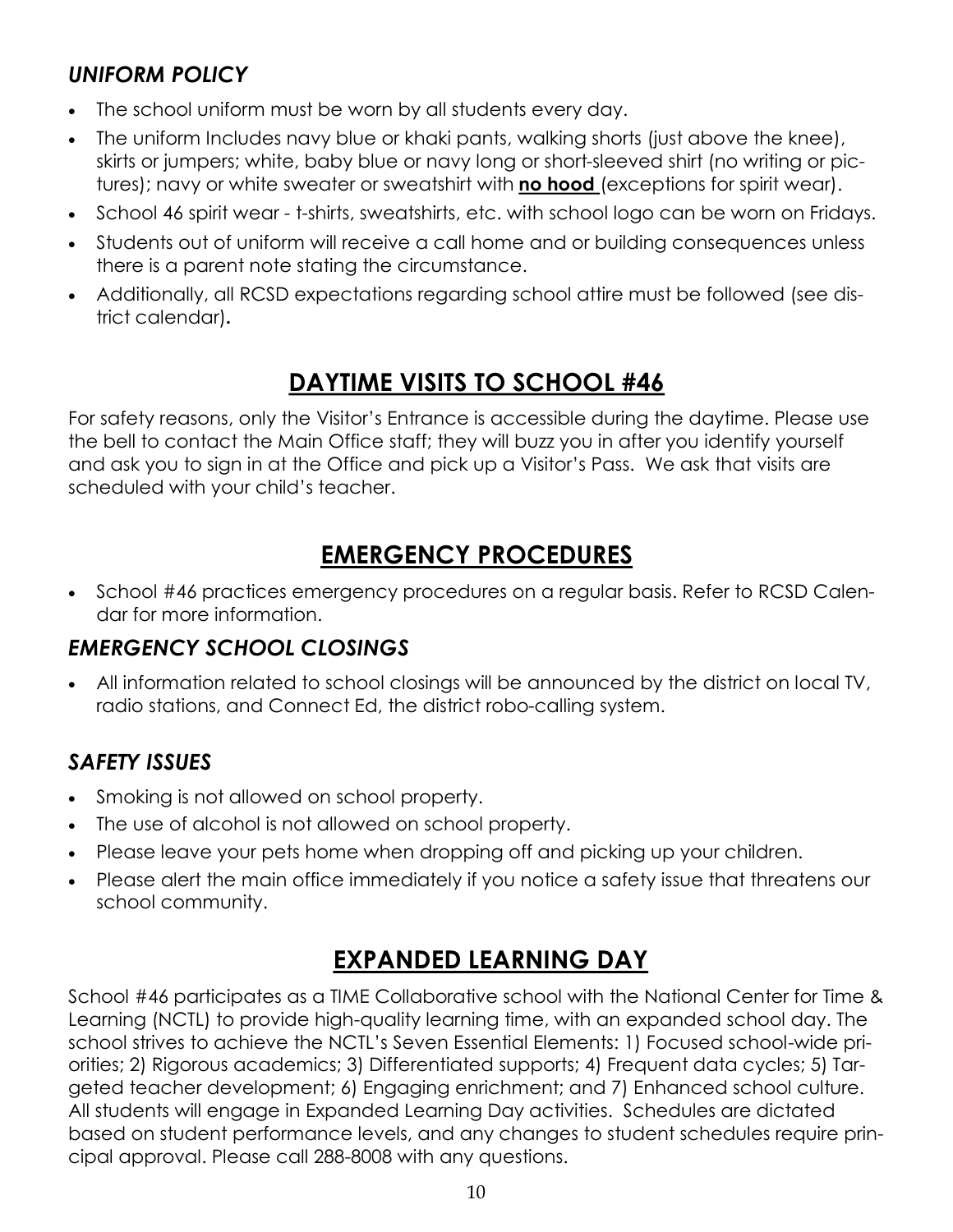### *PARTNERS*

All partners have gone through a rigorous process to be considered for our Expanded Learning program. We have annual Memorandum of Agreements which include expectations for training, program coordination, and protocol for working with our school and families. School partners must be registered and those working directly with students must be fingerprinted.

#### *OFFERINGS*

#### Enrichments include:

- **Action and Health-Based Enrichment**—focuses on health and safety, dance/yoga, movement with literature, and cooperative games

- **Band and Instrumental Lessons**—provide a collaborative setting for students to develop musical skills through group lessons

- **Choir**—students learn to strengthen their singing voice, to sight read, and to perform

- **Computer Technology**—students learn basic computer skills and work towards being fluent keyboarders

- **Cooking 101**—students build self-esteem through a sense of accomplishment and gain a better understanding of food origins and how they relate to different cultures

- **Dance**—focuses on various styles of dance

**- Hands-on STEM Enrichment**—students get their hands dirty and conduct science-based experiments in small groups

- **Junior Achievement**—encompasses economics and business curricula for K-5 students

- **Kindergarten First Steps**—gives kindergarteners access to foundational skills in phonics, writing, math, literacy, speech, social-emotional development, and technology

- **The Literature Circle and Book Talks**—after reading a student-chosen book, students work collaboratively on a project to demonstrate what they have learned, including posters, displays, poems, and collages.

- **Visual Art**—students create mixed-media projects, paint portraits and abstracts, and work with textiles and wood to explore elements of design

#### Interventions include:

- **95 Percent**—targeted phonics products that help address the targeted gaps for students in tiered interventions

- **Soar to Success, Read 180, and System 44**—research-based intervention programs for students that are reading below grade level, focusing on fluency and comprehension

- **Guided Reading**—small-group reading instruction providing differentiated teaching that supports students in developing reading proficiency

- **Guided Math**—students are placed in ability-level groups and taught the standards of the curriculum; this gives students who have fallen behind a chance to catch up

- **Technology-Based Intervention**—computer-based programs combine rigorous, researchbased instruction with fun, engaging digital content and real-time, actionable data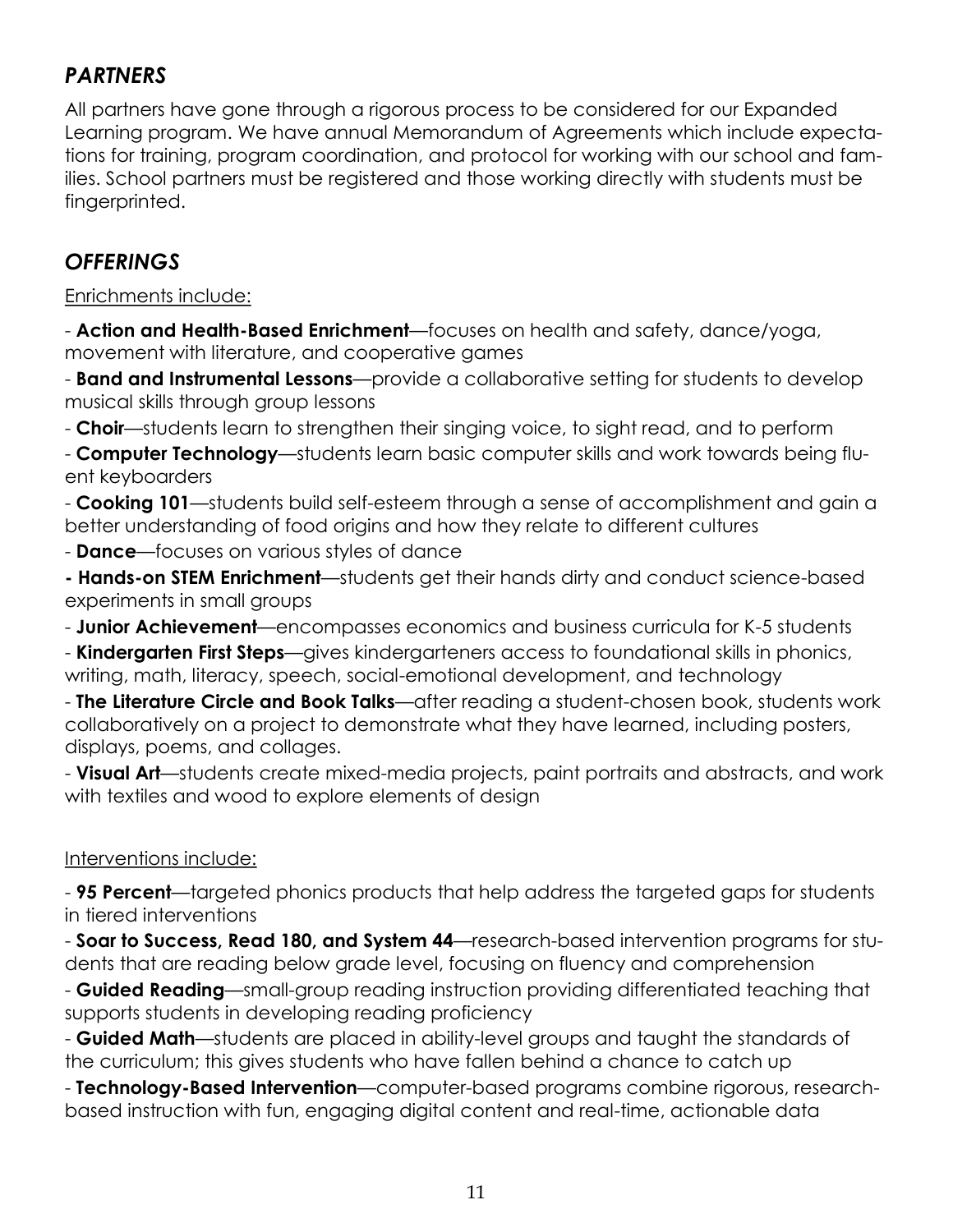## **GYM DAY ATTIRE**

- On gym days, please follow these rules for choosing the safe and appropriate clothing for Physical Education class. The monthly calendar will assist you on planning for your child's gym class. Here are a few school expectations.
- Wear sneakers that are not clog-style. They must have a back on them and a nonmarking sole.
- Wear shorts, sweatpants, or wind pants. Pants that have zippers and buttons are not allowed.
- Students who wear shorts must wear them underneath their uniform. Students will not be allowed to change in bathrooms; it is a health violation.
- Do not wear excessive jewelry. During Gymnastics sessions, no jewelry at all is allowed.

## **HEALTH OFFICE PROCEDURES**

### *FOOD ALLERGY AWARENESS*

Food allergies are on the rise. According to data included in the CDC's guidelines, nearly 1 in 5 students (16-18% of children) with food allergies has had a reaction at school. 25% of severe reactions experienced at school are among children having no previous diagnosis of food allergy. Children with food allergies need your support to ensure their safety and inclusion. From classroom parties, to school family nights, to after-school fundraisers, keep in mind that all students in the community should be able to participate safely. As such, we are requesting that parents refrain from bringing food related items for school celebrations. Some alternative suggestions would bringing a book for your child to read to the class, a game to play with the class, gel pens, or "dollar store" prizes such as pencils, stickers, etc. As students with food allergies sit with their classmates in the lunchroom, we also ask that parents be mindful of any lunch items sent in from home. We appreciate your support in this matter. For more suggestions and to find out whether a student in your child's classroom has any food allergies, please contact your child's teacher or our school healthcare provider.

### *ILLNESS IN SCHOOL*

 If a child is ill, the nurse contacts the parent and arrangements are made to have the child picked up from school.

### *INJURY IN SCHOOL*

• In case of serious injury, parents are notified, usually by the school health provider.

### *MEDICATION*

- In order for a child to receive any medication (whether prescription or over-thecounter) in school, you must provide the following:
	- (a) Written authorization from the family physician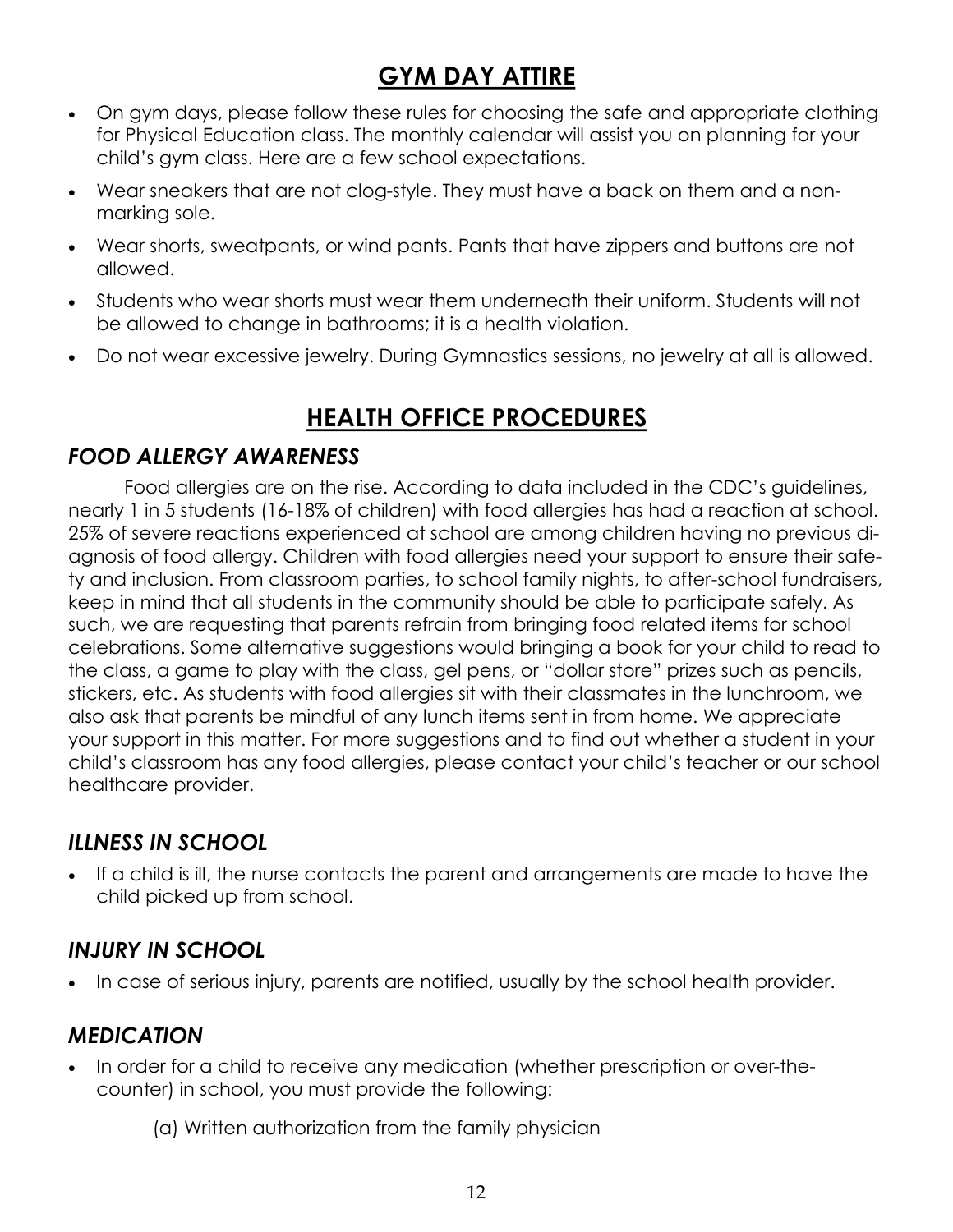- (b) Written permission from the parent
- (c) The bottle of medication, labeled with the child's name, dosage, and time medication is to be given
- Medication must be transported by an adult.
- Please be sure to monitor the need to refill prescriptions so that your child is always ready to have a productive learning experience.
- Our school health provider is Jennifer Klimek and can be reached at ext. 1200

#### **Note: Do not send in any medication with your child.**

#### *IMMUNIZATIONS*

- Note: When there are updates on immunizations, medications, etc., please notify our Health Office ASAP, and add your phone number (288-8008, ext. 1200; Fax # 794-5406).
- Parents are asked to notify the School Nurse of any specific problems a child may have. For example, it is very important that specific allergies be noted, as well as other conditions such as asthma, hearing loss, medications being taken other than in school, or school limitations.

## **HOME/SCHOOL COMMUNICATION**

### *SCHOOL CALENDAR*

- A monthly calendar of school events is posted on the school-website and is sent home monthly.
- Please check our website on a regular basis. If you notice any inappropriate content regarding school #46 on the internet, please contact our office immediately.

### *INFORMATION YOUR CHILD BRINGS HOME*

- General (School-Wide) announcements are sent home
- Classroom (Grade-Specific) announcements are sent home
- Planners and Nicky folders are utilized to support home communication between you and your child(ren)'s teacher(s)

### *PARENT LIAISON*

- Mr. Charlie McCloud is our school's Parent Liaison He is a support and advocate for children and their parents. His role is to facilitate communication between home and school for example: completing home visits, uniform follow-up, coordinating volunteers. He can be reached at 288-8008, ext. 2000.
- We encourage you to contact the school with any questions or concerns you may have; however, in the event that you feel your needs are still not met or you need further assistance, the Office of Parent Engagement is available at 262-8318.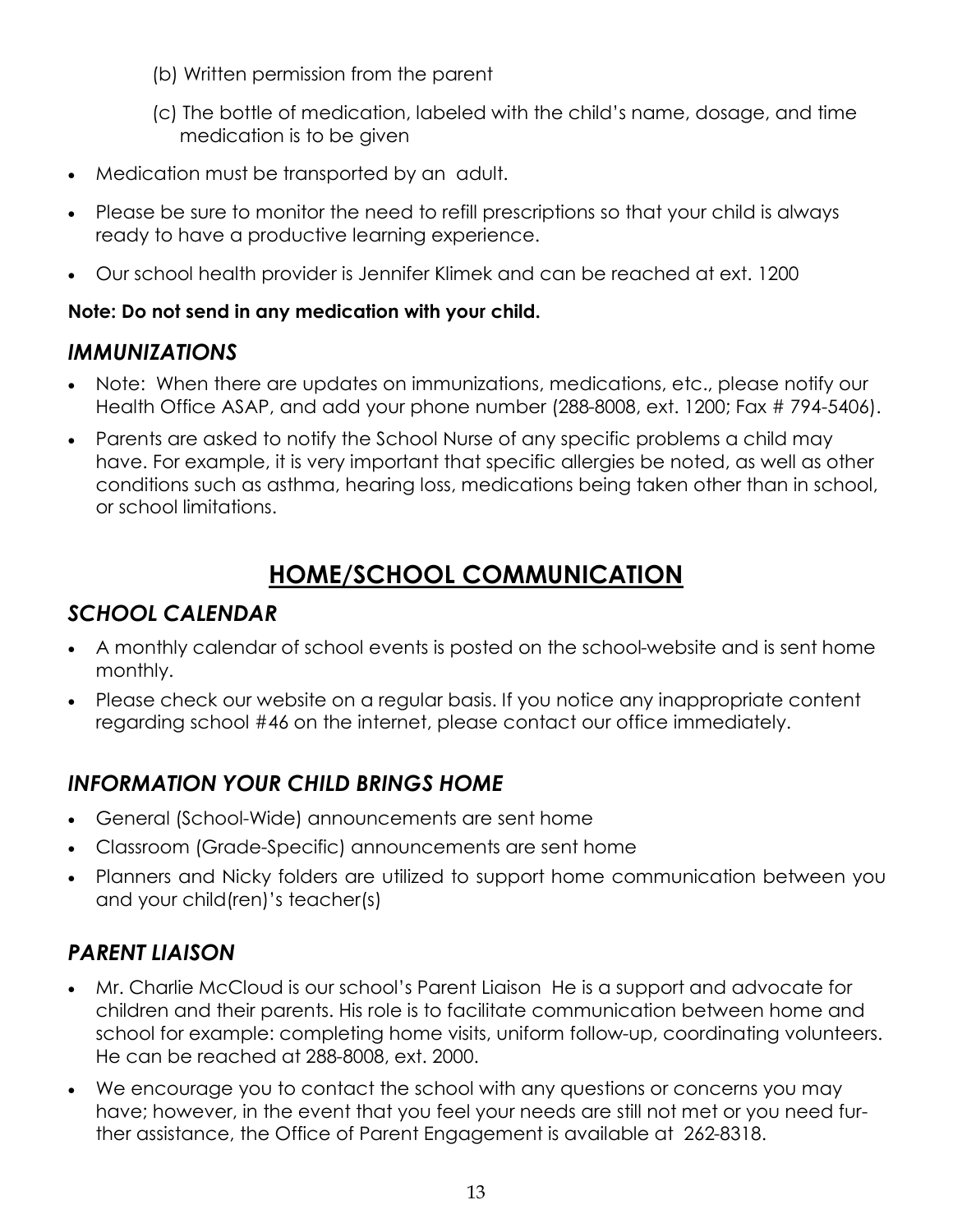### *SCHOOL WEBSITE*

 Visit School No. 46's website for detailed information about the school, including teacher webpages with home learning suggestions and instructional websites. Please visit the website for updated information regarding school wide events. **Our website is: www.rcsdk12.org/46.** 

### *CONNECT ED*

- The district's automated calling system is used to provide families with important information related to district wide and school based information, such as, school closings and school events.
- In order to receive calls, we must have a current phone number. Please call the main office to remove or add a phone number.

### *CONTACTING STAFF*

- An easy and effective way to communicate with your child's teacher is to send a written note with your child in the morning or send an email.
- By calling the Main Office at 288-8008, you can request to leave a voice mail message for your child's teacher. Office hours are 7:00 AM until 4:15 PM. Contact information is available on the school's website.
- Another option for parents is to leave a message for your child's teacher with the Main Office staff. These telephone messages are placed in the teachers' mailboxes in the Main Office.

#### *PARENT CONTACT INFORMATION*

 It is critically important that the school has current contact information for all students who attend School No. 46. Please call immediately when an address and/or phone number changes.

## **LOST AND FOUND ITEMS**

 Located in the cafeteria. Please check the Lost & Found box frequently for missing items.

## **ROCHESTER CITY RECREATION PROGRAM**

- Gr. 1-6 students may attend an after-school program at School #46 sponsored by the City of Rochester Department of Recreation. Activities are scheduled on Mondays, Tuesdays, Wednesdays, Thursdays and Fridays throughout most of the school year. This is strictly a recreational program. Information will be sent home with students in September and will be available in the Main Office. For additional questions and information, please contact the Humboldt Street Recreation Center (428-7971).
- On the occasion City Rec is cancelled, a flyer is sent home and parents must make transportation arrangements for their children.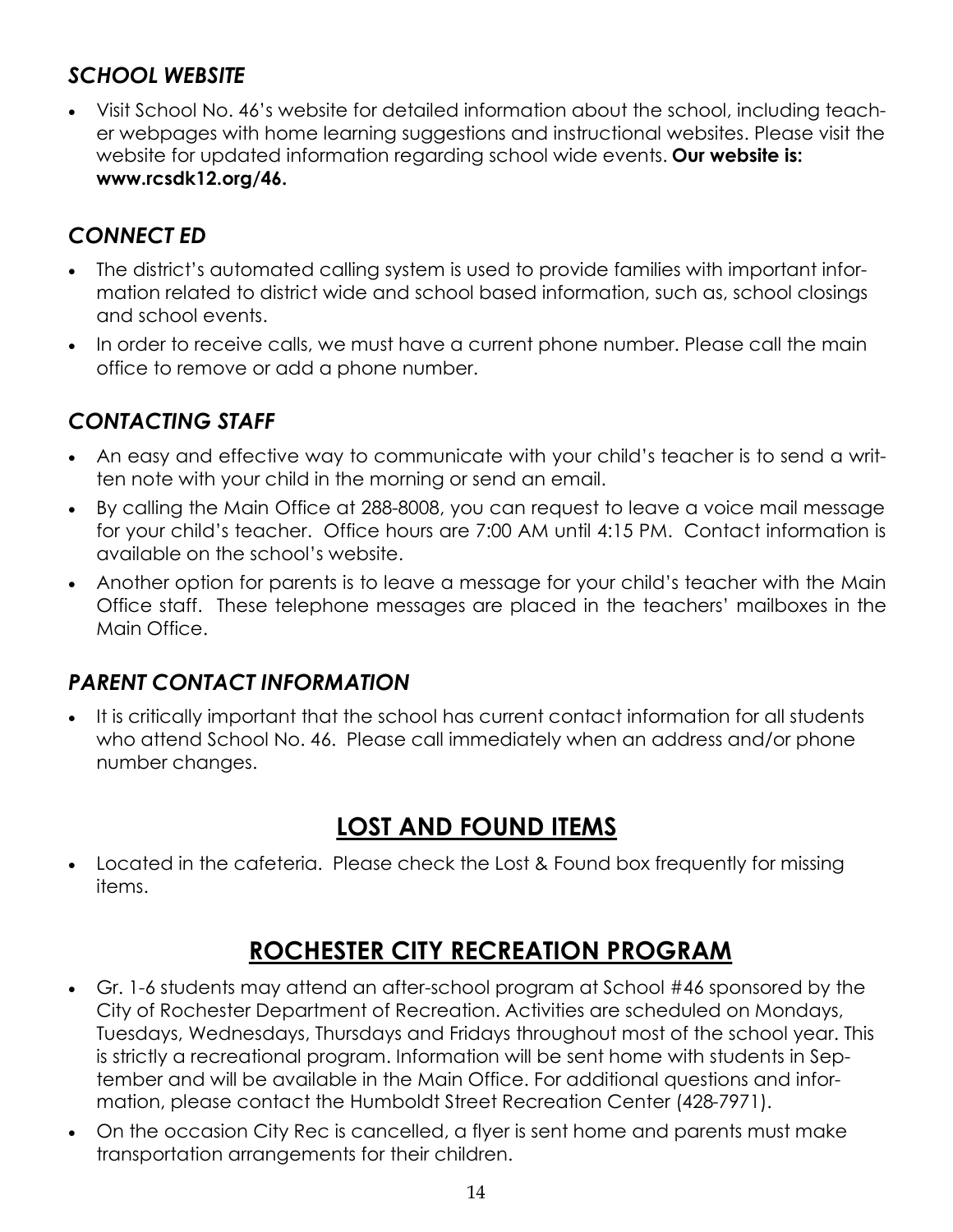## **TIME COLLABORATIVE SCHOOL**

Please take part in your child's academic progress. You can do this by:

- 1) Participating in Parent-Teacher Conferences.
- 2) Staying in communication with your child's teacher.
- 3) Inquire about extra support your child may be qualified to receive.

### *GRADING AND REPORT CARDS*

| Period | <b>Marking Period Starts</b> | <b>Marking Period Ends</b> | Sent home   |
|--------|------------------------------|----------------------------|-------------|
|        | September 2                  | November 6                 | November 24 |
| 2      | November 7                   | January 29                 | February 12 |
| 3      | January 30                   | April 15                   | $May -$     |
| 4      | April 16                     | June 23                    | June 23     |

#### *NEW YORK STATE TESTING DATES*

| Grade      | Test                  | <b>Test Dates</b> |
|------------|-----------------------|-------------------|
| Grades 3-6 | English Language Arts | April 5-7         |
| Grades 3-6 | <b>Mathematics</b>    | April 13-15       |
| Grade 4    | Science Performance   | May 25-June 3     |
| Grade 4    | Science Written       | June 6            |

### *HOME LEARNING (HOMEWORK)*

Homework helps to reinforce learning, and encourages discipline and responsibility. Reading nightly is always a component of Home Learning. Parents, please check your child's Home Learning folder nightly. We believe that each child is unique and based on their learning plan homework may be adjusted. As always, establish open communication about the amount of homework with your child's teacher.

#### *SPECIAL SUBJECTS/ENRICHMENTS/INTERVENTIONS*

These special subjects are currently offered at School #46:

- Physical Education
- Art
- $\bullet$  Music (K-6)
- Chorus (Optional elective—Grades 4-6)
- Instrumental Music (Optional elective—Grades 4-6)
- Computers/Technology
- Library
- Expanded Learning Enrichments and Interventions (see page 11 for more information )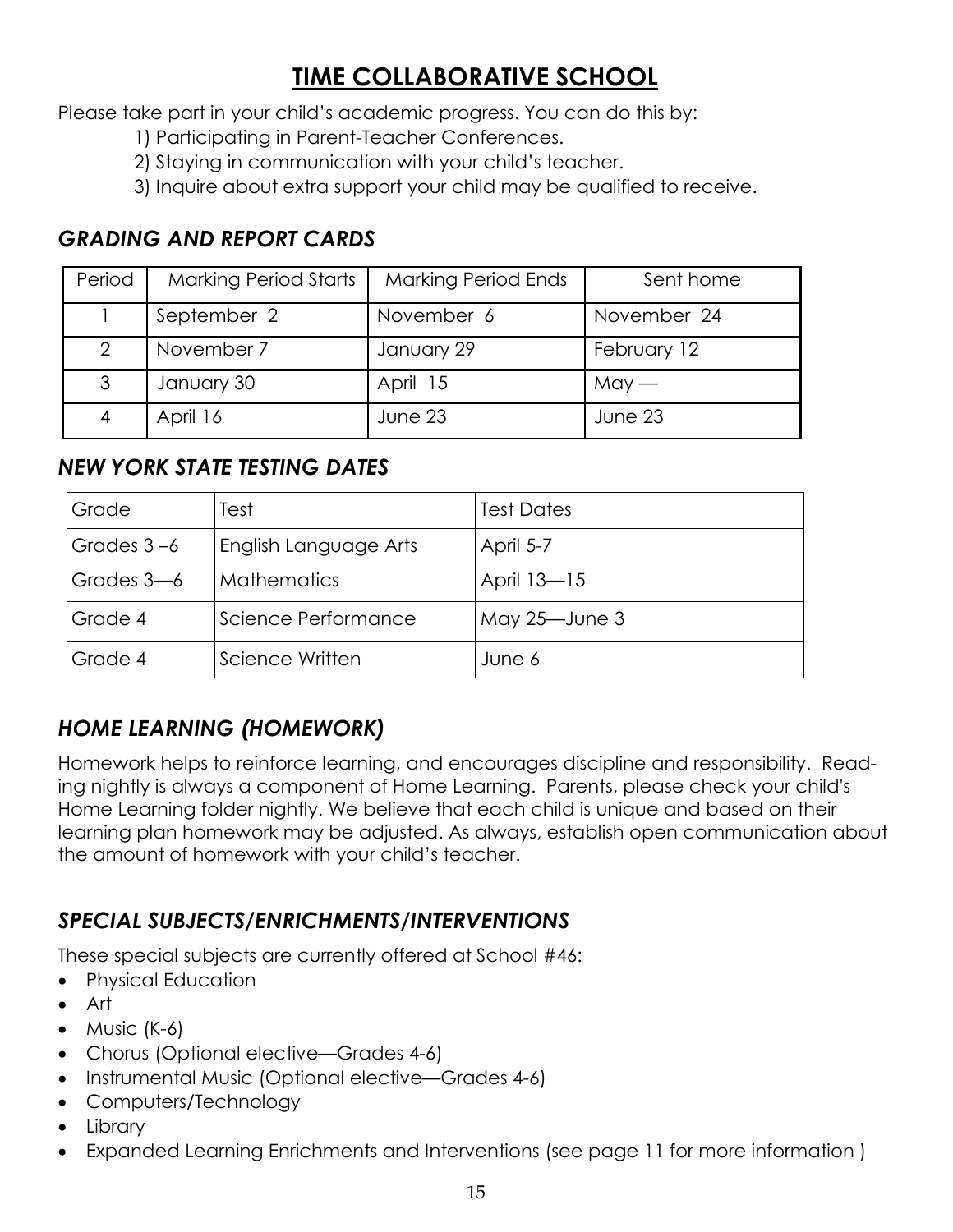## **TRANSPORTATION**

The school bus is considered to be an "extension of the classroom" in terms of expected student behavior. Transportation of students is a significant element of day-to-day operations. Recognizing its responsibility to provide safe and efficient transportation for students, the Rochester City School District has set Transportation Safety and Discipline as a high priority.

- In alignment with the Superintendent's Goals and Initiatives, the Transportation Department will use the steps below in processing student discipline on school buses:
- **Offense**: jumping seats, failure to remain seated, eating, drinking, horseplay, profanity, yelling, screaming, name calling, taking items belonging to other children, inappropriate hand gestures, spitting, throwing items, etc.
	- First & Second Offense Warning Letter to parent
	- Third Offense **One (1) day Suspension**
	- Fourth Offense Suspension Pending Conference at Transportation Dept.
	- Subsequent Offense Termination of Bus Service recommend transfer to home school
- **Immediate Suspension from transportation privileges for all students in Grades K-8 will result for the following because of the nature and possibility for continued threat: Physical Assault/Fight, Threat of Physical Assault, Harassment, Possession or Use of Weapon (including toy replicas), any act of Sexual Nature**
	- First Offense **Immediate Suspension Pending Conference at School** (minimum 3 days) • Second Offense Immediate Suspension Pending Conference at School (minimum 5 days) • Third Offense Termination of Bus Service – recommend transfer to home school
- Transportation Department Office phone number is 336-4000

## **VOLUNTEER OPPORTUNITIES AT SCHOOL #46**

We encourage all parents to participate in school-based activities as much as possible. There are many volunteer opportunities available before, during, and after the regular school hours.

- Building Committees School-Based Planning Team, Sixth Grade Moving Up Ceremony, Artists in Residence (AIR), Parent & Community Involvement Committee
- Chaperones Field Trips
- Classroom Volunteers
- PTA Events Fall Meet 'n Greet, Holiday Bazaar, Book Fair etc.